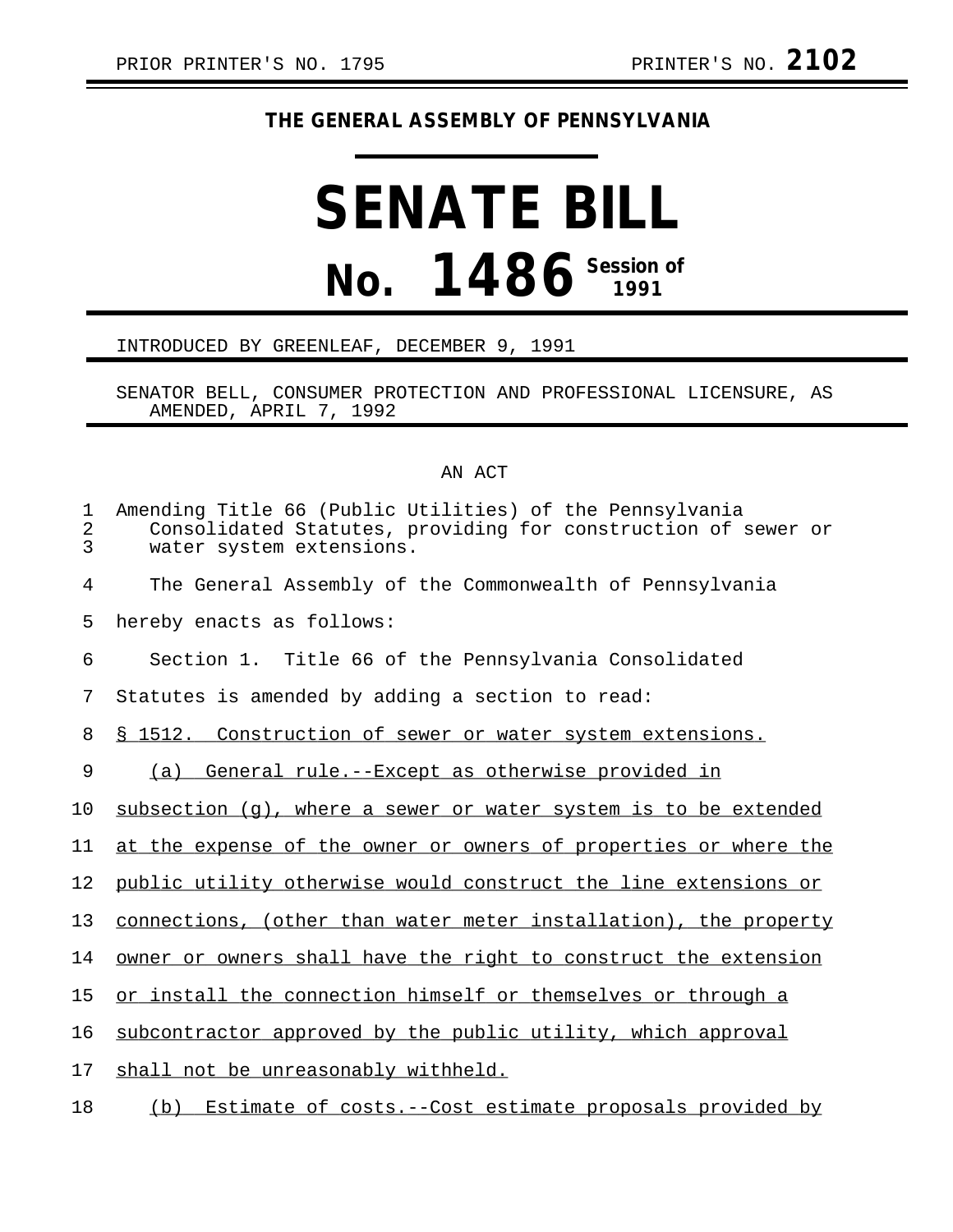| 2<br>3<br>4 | extension of service lines from the main to the curb and the<br>cost of all materials. |
|-------------|----------------------------------------------------------------------------------------|
|             |                                                                                        |
|             |                                                                                        |
|             | <u>Construction</u> specifications.--Construction by the<br>(c)                        |
| 5           | property owner or owners shall be in accordance with an                                |
| 6           | agreement for the extension of the public utility's system and                         |
| 7           | in compliance with plans and specifications provided by or                             |
| 8           | approved by the public utility and shall be undertaken only                            |
| 9           | pursuant to the regulations, requirements, rules and standards                         |
| 10          | of the public utility, applicable to the construction, which                           |
| 11          | rules and regulations shall be consistent with this section. The                       |
| 12          | construction shall be subject to inspection by an inspector                            |
| 13          | employed by the public utility authorized to approve the                               |
| 14          | construction.                                                                          |
| 15          | Limitation on construction. -- A public utility may<br>(d)                             |
| 16          | require the construction of only such facilities as may be                             |
| 17          | necessary to supply service to the property owner or owners.                           |
| 18          | (e) Deposit for costs.--                                                               |
| 19          | When a main is to be extended at the expense of the<br>(1)                             |
| 20          | owner or owners of properties, the property owner or owners                            |
| 21          | may be required to deposit with the public utility, in                                 |
| 22          | advance of construction, the public utility's estimated                                |
| 23          | reasonable and necessary cost of reviewing plans,                                      |
| 24          | construction inspections and administrative, legal and                                 |
| 25          | engineering services.                                                                  |
| 26          | The public utility may prescribe that the property<br>(2)                              |
| 27          | owner or owners shall reimburse the public utility for                                 |
| 28          | reasonable and necessary expenses incurred as a result of the                          |
| 29          | extension.                                                                             |
| 30          | (f) <del>Dedication</del> CONVEYANCE of facilities.--Upon completion of<br>$\prec$     |

19910S1486B2102 - 2 -